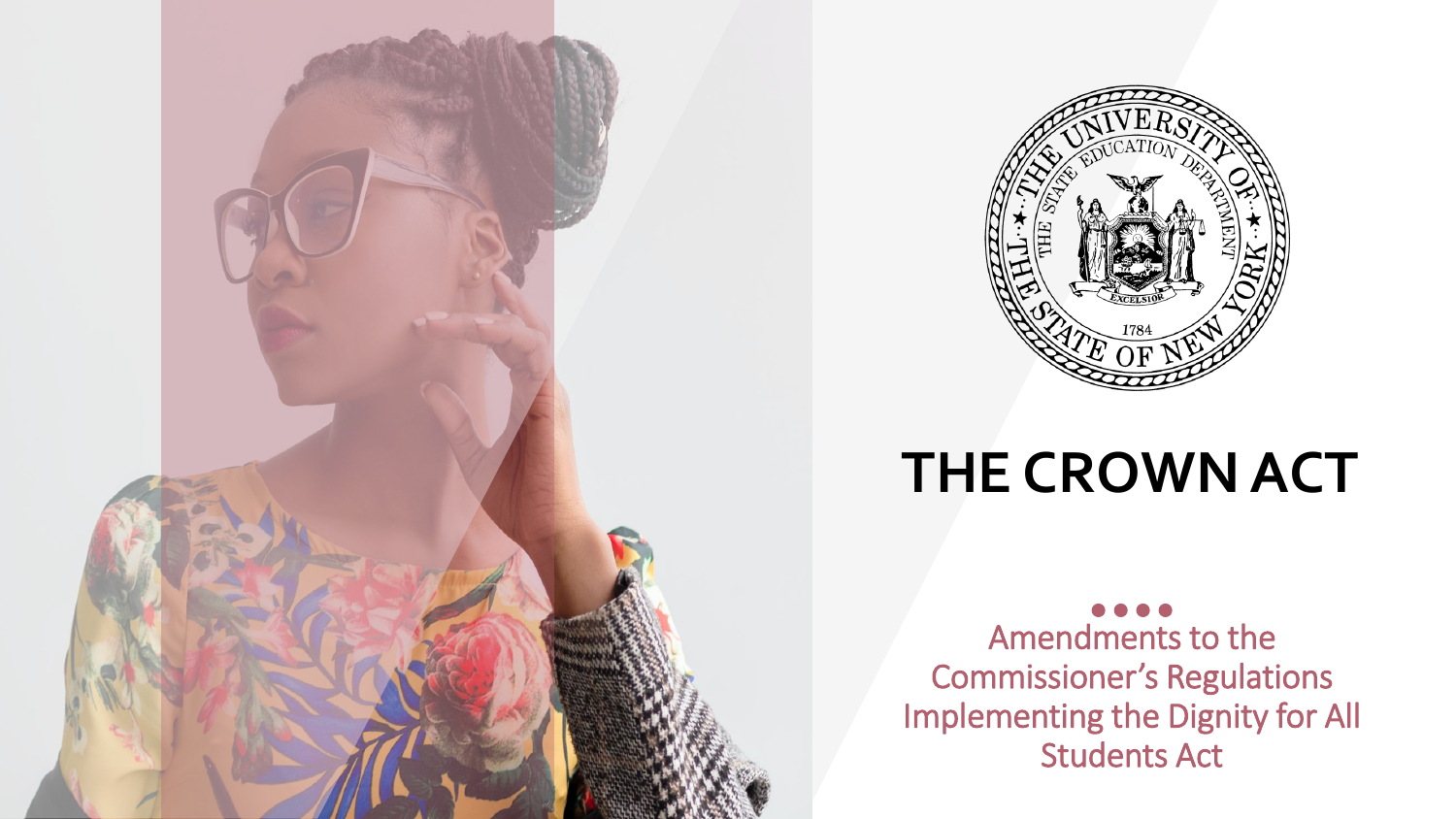## **Commissioner's Regulations Sections 100.2(kk), 119.6**

- Amends the Dignity for All Students Act (DASA) provisions to add definitions:
	- ❖*Race* shall include traits historically associated with race, including, but not limited to, hair texture and protective hairstyles.
	- ❖*Protective hairstyles* shall include, but not be limited to, such hairstyles as braids, locks, and twists.
- Additional provisions in sections 100.2 and 119.6 are amended to reference the newly added definitions of "race" and "protective hairstyle."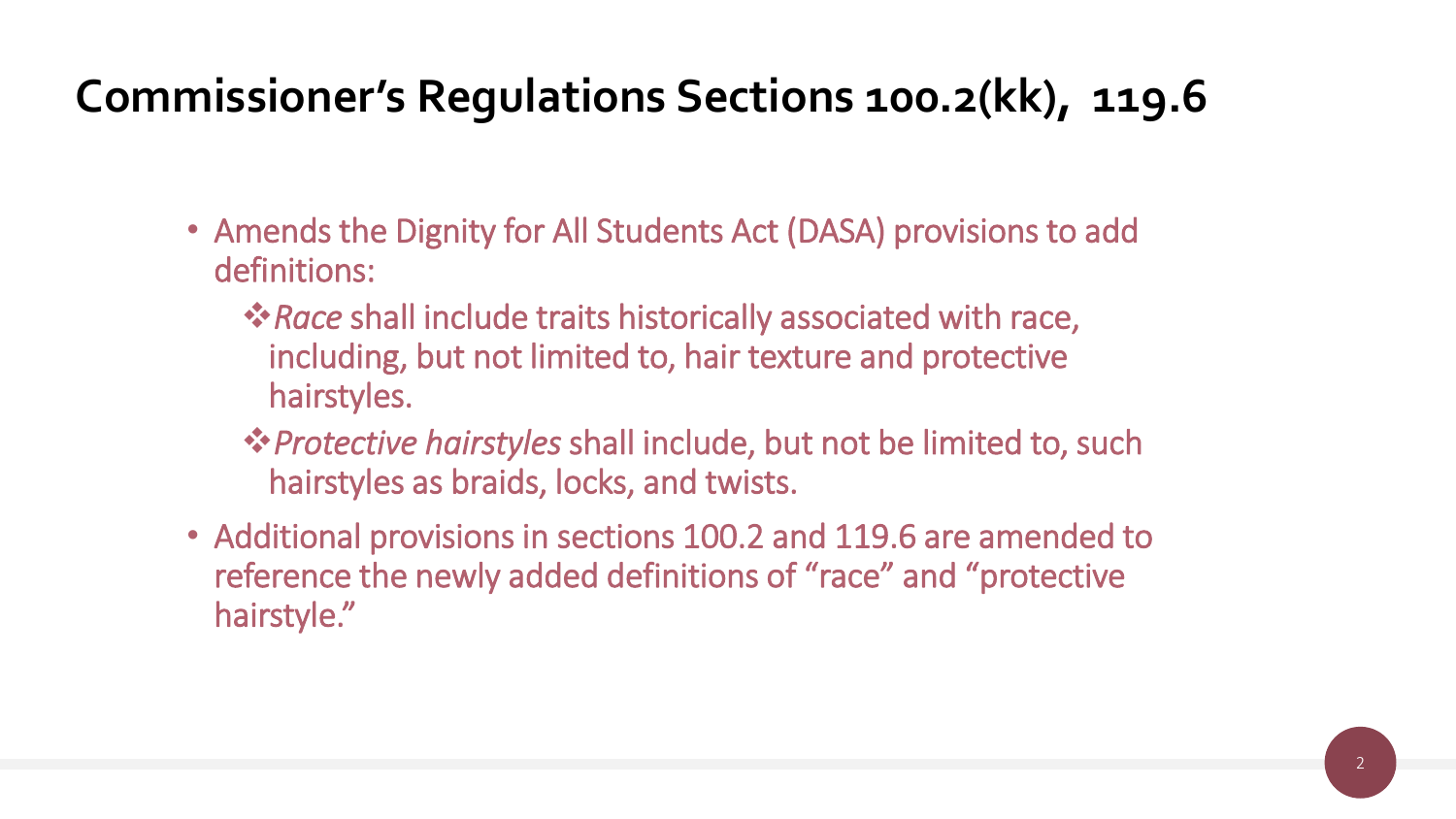## **Commissioner's Regulations Sections 100.2(kk)**

- Section 100.2(kk) is amended to provide additional illustrative examples of discrimination based on natural hair or hairstyles to include a report regarding: ❖punishment,
	- ❖differential treatment or humiliation of a student, or
	- ❖exclusion of a student from a school function, athletic team or school yearbook, based on hair texture or protective hairstyle, or
	- ❖the request to alter or actual alteration of a protective hairstyle